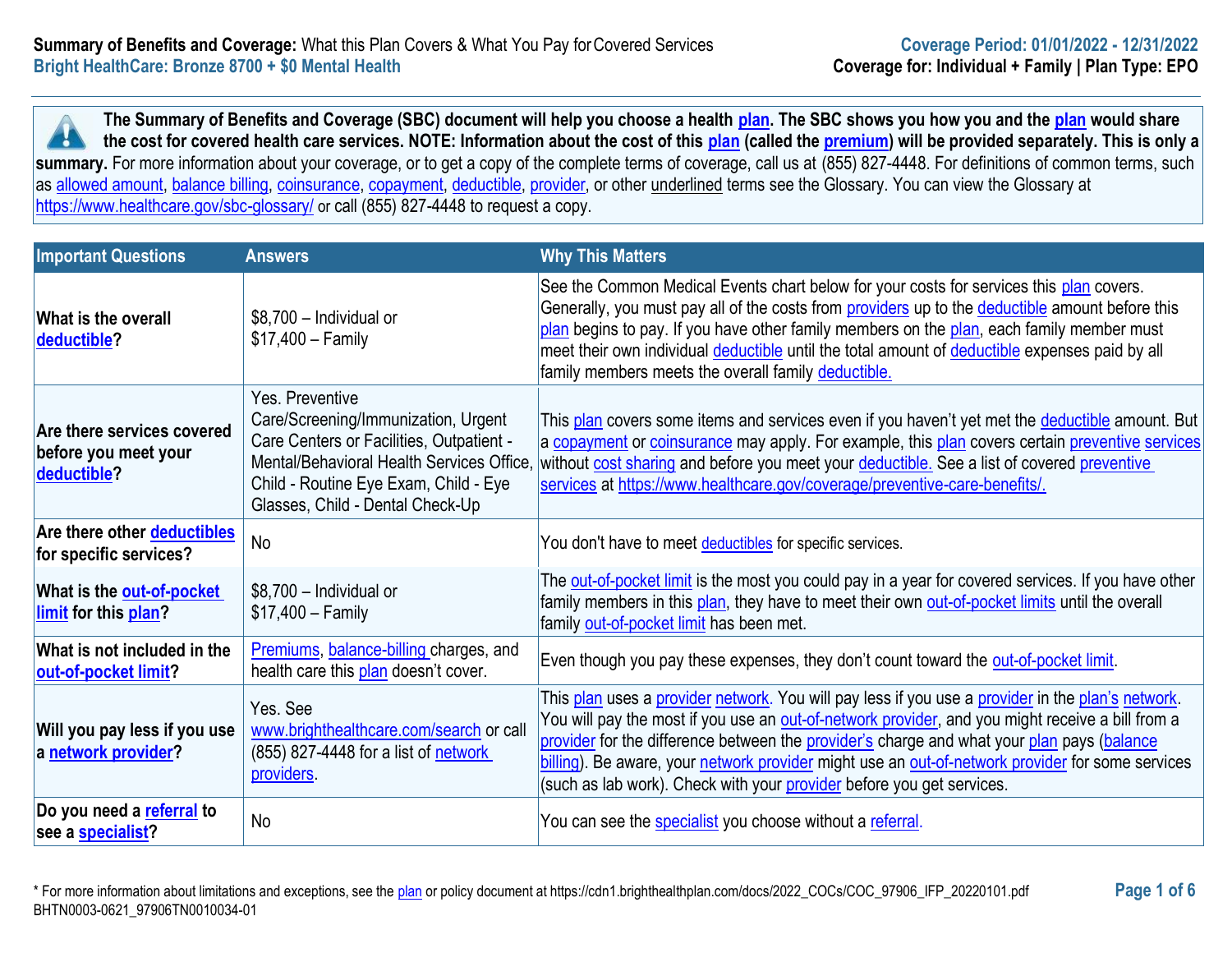|                                                                           |                                                         |                                                               | <b>What You Will Pay</b>                                  |                                                                                                                                                                                                                                     |
|---------------------------------------------------------------------------|---------------------------------------------------------|---------------------------------------------------------------|-----------------------------------------------------------|-------------------------------------------------------------------------------------------------------------------------------------------------------------------------------------------------------------------------------------|
| <b>Common Medical Event</b>                                               | <b>Services You May Need</b>                            | <b>Network Provider</b><br>(You will pay the<br>least)        | <b>Out-of-Network Provider</b><br>(You will pay the most) | Limitations, Exceptions, & Other Important<br><b>Information</b>                                                                                                                                                                    |
| If you visit a health care<br>provider's office or clinic                 | Primary care visit to treat an<br>injury or illness     | No charge for first 2<br>visit(s) then 0% after<br>deductible | <b>Not Covered</b>                                        | Telehealth services are available. Refer to Your<br>Schedule of Benefits to determine what you will pay.                                                                                                                            |
|                                                                           | <b>Specialist</b> visit                                 | 0% after Deductible                                           | <b>Not Covered</b>                                        | None                                                                                                                                                                                                                                |
|                                                                           | Preventive care/screening/<br>immunization              | No Charge                                                     | Not Covered                                               | You may have to pay for services that aren't<br>preventive. Ask your provider if the services you need<br>are preventive, then check what Your plan will pay for<br>and what Your cost will be.                                     |
| If you have a test                                                        | Diagnostic test (x-ray, blood<br>work)                  | Lab: 0% after Deductible<br>X-ray: 0% after<br>Deductible     | <b>Not Covered</b>                                        | None                                                                                                                                                                                                                                |
|                                                                           | Imaging (CT/PET scans, MRIs)                            | 0% after Deductible                                           | <b>Not Covered</b>                                        | Services require Prior Authorization.                                                                                                                                                                                               |
| If you need drugs to treat Preferred generic drugs                        |                                                         | \$0/\$25                                                      | <b>Not Covered</b>                                        |                                                                                                                                                                                                                                     |
| your illness or condition.<br>More information about                      | Preferred brand drugs and Non-<br>preferred generics    | 0% after Deductible                                           | Not Covered                                               | Preventive Care medications are provided at \$0 cost to<br>You, regardless of tier.                                                                                                                                                 |
| prescription drug coverage<br>is available at<br>www.brighthealthcare.com | Non-preferred brand drugs and<br>Non-preferred generics | 0% after Deductible                                           | Not Covered                                               | Covers up to a 90-day supply (retail prescription); 31-<br>90 day supply (mail order prescription).<br>Copays shown reflect the cost per retail prescription.                                                                       |
|                                                                           | <b>Specialty drugs</b>                                  | 0% after Deductible                                           | <b>Not Covered</b>                                        |                                                                                                                                                                                                                                     |
| If you have outpatient<br>surgery                                         | Facility fee (e.g., ambulatory<br>surgery center)       | 0% after Deductible                                           | <b>Not Covered</b>                                        | Services require Prior Authorization.                                                                                                                                                                                               |
|                                                                           | Physician/surgeon fees                                  | 0% after Deductible                                           | Not Covered                                               | Services require Prior Authorization.                                                                                                                                                                                               |
| If you need immediate<br>medical attention                                | <b>Emergency room care</b>                              | 0% after Deductible                                           | 0% after Deductible                                       | This cost does not apply if You are admitted directly to<br>the hospital for inpatient services. If a Non-Network<br><b>Provider charges more than Our Allowed Amount, You may</b><br>have to pay the difference (balance billing). |
|                                                                           | <b>Emergency medical</b><br>transportation              | 0% after Deductible                                           | 0% after Deductible                                       | None                                                                                                                                                                                                                                |
|                                                                           | Urgent care                                             | \$50                                                          | \$50                                                      | None                                                                                                                                                                                                                                |
| If you have a hospital                                                    | Facility fee (e.g., hospital room)                      | 0% after Deductible                                           | Not Covered                                               | Services require Prior Authorization.                                                                                                                                                                                               |

\* For more information about limitations and exceptions, see the [plan](https://www.healthcare.gov/sbc-glossary/#plan) or policy document at https://cdn1.brighthealthplan.com/docs/2022\_COCs/COC\_97906\_IFP\_20220101.pdf **Page 2 of 6** BHTN0003-0621\_97906TN0010034-01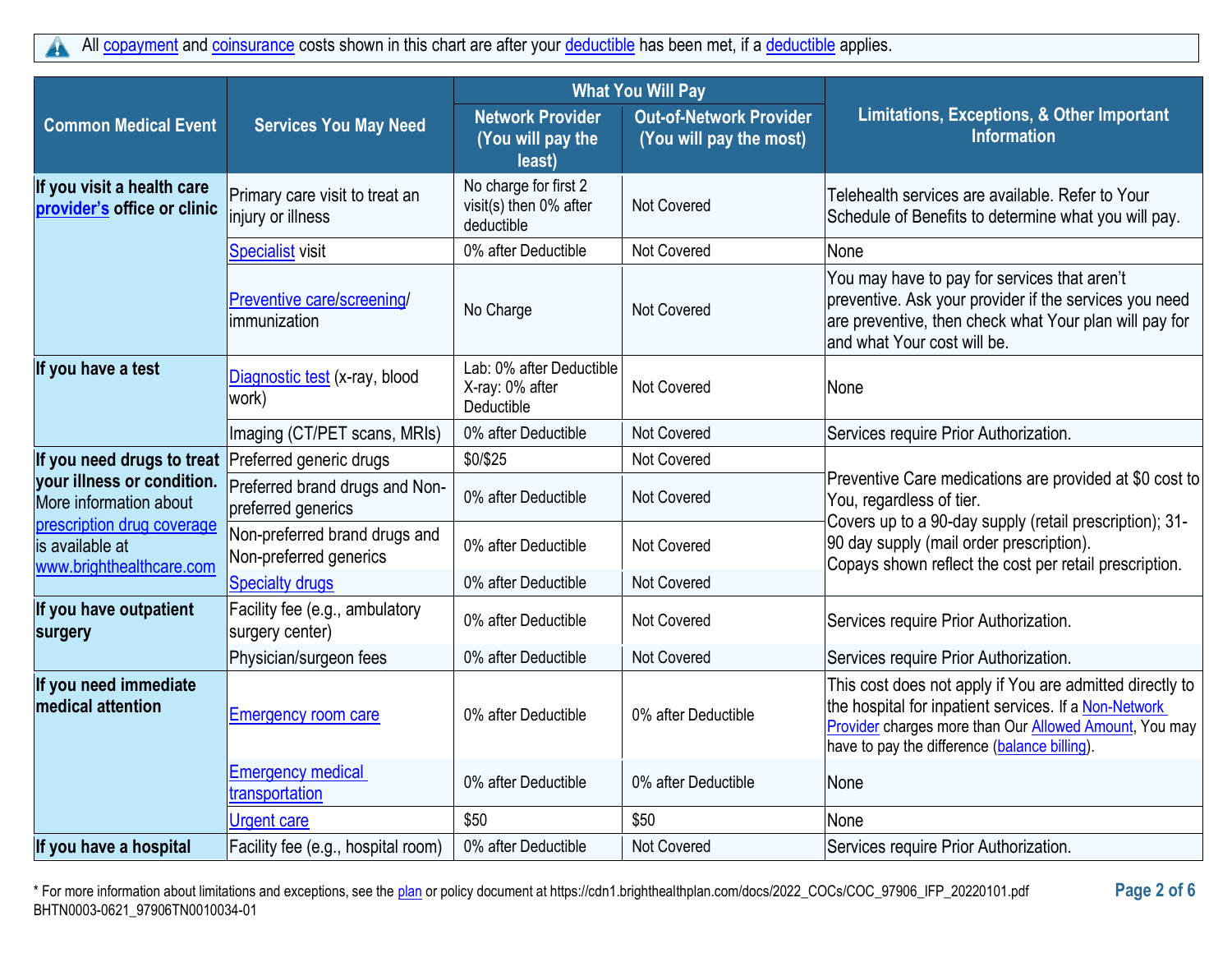|                                                               |                                              | <b>What You Will Pay</b>                               |                                                           |                                                                                                                                                                                                                     |  |
|---------------------------------------------------------------|----------------------------------------------|--------------------------------------------------------|-----------------------------------------------------------|---------------------------------------------------------------------------------------------------------------------------------------------------------------------------------------------------------------------|--|
| <b>Common Medical Event</b>                                   | <b>Services You May Need</b>                 | <b>Network Provider</b><br>(You will pay the<br>least) | <b>Out-of-Network Provider</b><br>(You will pay the most) | Limitations, Exceptions, & Other Important<br><b>Information</b>                                                                                                                                                    |  |
| stay                                                          | Physician/surgeon fees                       | 0% after Deductible                                    | Not Covered                                               | Services require Prior Authorization.                                                                                                                                                                               |  |
| If you need mental health, Outpatient services                |                                              | \$0                                                    | Not Covered                                               | Services require Prior Authorization.                                                                                                                                                                               |  |
| behavioral health, or<br>substance abuse<br>services          | Inpatient services                           | 0% after Deductible                                    | Not Covered                                               | Services require Prior Authorization.                                                                                                                                                                               |  |
|                                                               | Office visits                                | $0\%$                                                  | Not Covered                                               | None                                                                                                                                                                                                                |  |
| If you are pregnant                                           | Childbirth/delivery professional<br>services | 0% after Deductible                                    | Not Covered                                               | Delivery stays exceeding 48 hours for vaginal delivery                                                                                                                                                              |  |
|                                                               | Childbirth/delivery facility<br>services     | 0% after Deductible                                    | Not Covered                                               | or 96 hours for a cesarean delivery require Prior<br>Authorization, None                                                                                                                                            |  |
|                                                               | Home health care                             | 0% after Deductible                                    | Not Covered                                               | Limited to 60 Visit(s) per Year. Services require Prior<br>Authorization.                                                                                                                                           |  |
| If you need help<br>recovering or have other<br>special needs | <b>Rehabilitation services</b>               | 0% after Deductible                                    | <b>Not Covered</b>                                        | Limited to 20 Visit(s) per Year. Visits limits are per<br>therapy type per year. Services require Prior<br>Authorization.                                                                                           |  |
|                                                               | <b>Habilitation services</b>                 | 0% after Deductible                                    | Not Covered                                               | Limited to 20 Visit(s) per Year. Visits limits are per<br>therapy type per year. Services require Prior<br>Authorization.                                                                                           |  |
|                                                               | <b>Skilled nursing center</b>                | 0% after Deductible                                    | Not Covered                                               | Limited to 60 Visit(s) per Year. Skilled Nursing and<br>Rehabilitation Facility limited to 60 days/year<br>combined. Services require Prior Authorization.                                                          |  |
|                                                               | Durable medical equipment                    | 0% after Deductible                                    | Not Covered                                               | Services require Prior Authorization.                                                                                                                                                                               |  |
|                                                               | <b>Hospice services</b>                      | 0% after Deductible                                    | Not Covered                                               | None                                                                                                                                                                                                                |  |
| If your child needs dental<br>or eye care                     | Children's eye exam                          | \$0                                                    | Not Covered                                               | Limited to 1 eye exam per calendar year, through the<br>end of the month in which the dependent child turns<br>19.                                                                                                  |  |
|                                                               | Children's glasses                           | \$0                                                    | Not Covered                                               | Limited to 1 pair of glasses, including standard frames<br>and standard lenses or a one-year supply of contact<br>lenses, per calendar year, through the end of the<br>month in which the dependent child turns 19. |  |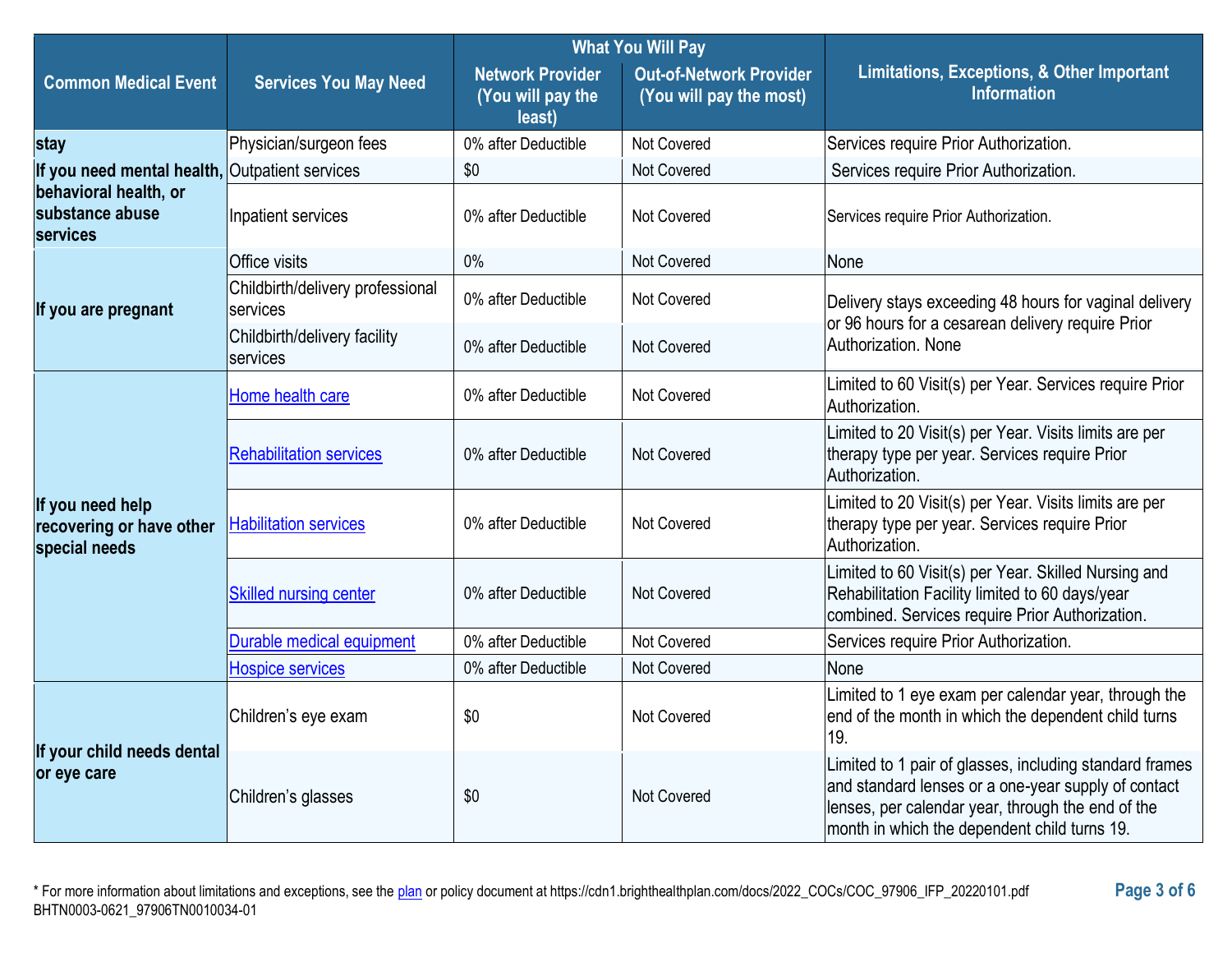|                             |                              | <b>What You Will Pay</b>                        |                                                           |                                                                                                                                                                                    |  |
|-----------------------------|------------------------------|-------------------------------------------------|-----------------------------------------------------------|------------------------------------------------------------------------------------------------------------------------------------------------------------------------------------|--|
| <b>Common Medical Event</b> | <b>Services You May Need</b> | Network Provider<br>(You will pay the<br>least) | <b>Out-of-Network Provider</b><br>(You will pay the most) | Limitations, Exceptions, & Other Important<br><b>Information</b>                                                                                                                   |  |
|                             | Children's dental checkups   | \$0                                             | Not Covered                                               | Includes diagnostic and preventive services through<br>the end of the month in which the dependent child<br>turns 19. Refer to the policy for covered services and<br>limitations. |  |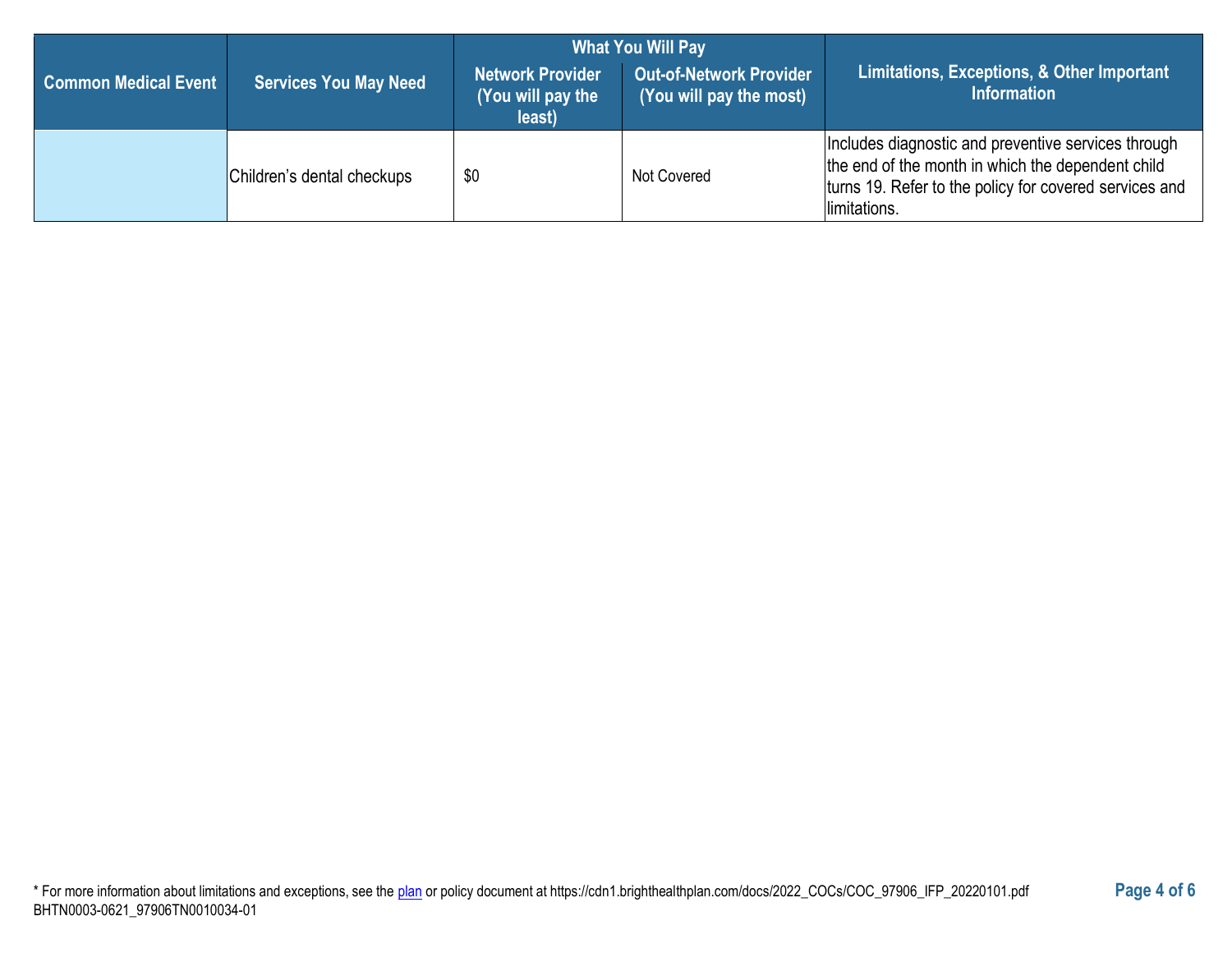#### **Excluded Services & Other Covered Services**

| Services Your Plan Generally Does NOT Cover (Check your policy or plan document for more information and a list of any other excluded services.) |                                                                           |                              |  |
|--------------------------------------------------------------------------------------------------------------------------------------------------|---------------------------------------------------------------------------|------------------------------|--|
| Abortion (except in cases of rape, incest, or when the Acupuncture                                                                               |                                                                           | <b>Bariatric Surgery</b>     |  |
| life of the mother is endangered)                                                                                                                | Dental Care (Adults)                                                      | <b>Infertility Treatment</b> |  |
| <b>Cosmetic Surgery</b>                                                                                                                          | Non-emergency care when traveling outside the U.S.   Private-Duty Nursing |                              |  |
| Long-Term Care                                                                                                                                   | Routine Foot Care                                                         | Weight Loss Programs         |  |
| Routine Eye Care (Adults)                                                                                                                        |                                                                           |                              |  |

| <b>Other</b><br>. .<br>Please see your<br>. This isn't a complete list. I<br>′ Covered Services (Limitations may apply to these services. ⊺<br>ocument |                                |  |
|--------------------------------------------------------------------------------------------------------------------------------------------------------|--------------------------------|--|
| <b>Chiropractic Care</b>                                                                                                                               | . Hooring<br>Aids<br>Hearing , |  |

Your Rights to Continue Coverage: There are agencies that can help if you want to continue your coverage after it ends. You may contact Tennessee Department of Commerce and Insurance at 1-800-342-4029. Other coverage options may be available to you too, including buying individual insurance coverage through the Health Insurance Marketplace. For more information about the Marketplace, visit [www.HealthCare.gov](https://www.healthcare.gov/) or call 1-800-318-2596.

Your Grievance and Appeals Rights: There are agencies that can help if you have a complaint against your [plan](https://www.healthcare.gov/sbc-glossary/#plan) for a denial of [a claim.](https://www.healthcare.gov/sbc-glossary/#claim) This complaint is called a [grievance](https://www.healthcare.gov/sbc-glossary/#grievance) or [appeal.](https://www.healthcare.gov/sbc-glossary/#appeal) For more information about your rights, look at the explanation of benefits you will receive for that medical [claim.](https://www.healthcare.gov/sbc-glossary/#claim) You[r plan](https://www.healthcare.gov/sbc-glossary/#plan) documents also provide complete information on how to submit a [claim,](https://www.healthcare.gov/sbc-glossary/#claim) [appeal,](https://www.healthcare.gov/sbc-glossary/#appeal) or [a grievance](https://www.healthcare.gov/sbc-glossary/#grievance) for any reason to your [plan.](https://www.healthcare.gov/sbc-glossary/#plan) For more information about your rights, this notice, or assistance, contact the Tennessee Department of Commerce and Insurance at 1-800-342-4029.

### **Does this plan provide Minimum Essential Coverage? Yes**

[Minimum Essential Coverage](https://www.healthcare.gov/sbc-glossary/#minimum-essential-coverage) generally includes plans, health insurance available through the Marketplace or other individual market policies, Medicare, Medicaid, CHIP, TRICARE, and certain other coverage. If you are eligible for certain types of [Minimum Essential Coverage,](https://www.healthcare.gov/sbc-glossary/#minimum-essential-coverage) you may not be eligible for the premium tax credit.

## **Does this plan meet the Minimum Value Standards? Yes**

If you[r plan](https://www.healthcare.gov/sbc-glossary/#plan) doesn't meet the [Minimum Value Standards,](https://www.healthcare.gov/sbc-glossary/#minimum-value-standard) you may be eligible for a [premium tax credit](https://www.healthcare.gov/sbc-glossary/#premium-tax-credits) to help you pay for a [plan](https://www.healthcare.gov/sbc-glossary/#plan) through the [Marketplace.](https://www.healthcare.gov/sbc-glossary/#marketplace)

## **Language Access Services:**

Spanish (Español): Para obtener asistencia en Español, llame al (855) 827-4448. Tagalog (Tagalog): Kung kailangan ninyo ang tulong sa Tagalog tumawag sa (855) 827-4448. Chinese (中文): 如果需要中文的帮助,请拨打这个号码 (855) 827-4448. Navajo (Dine): Dinek'ehgo shika at'ohwol ninisingo, kwiijigo holne' (855) 827-4448.

*To see examples of how this plan might cover costs for a sample medical situation, see the next section.*